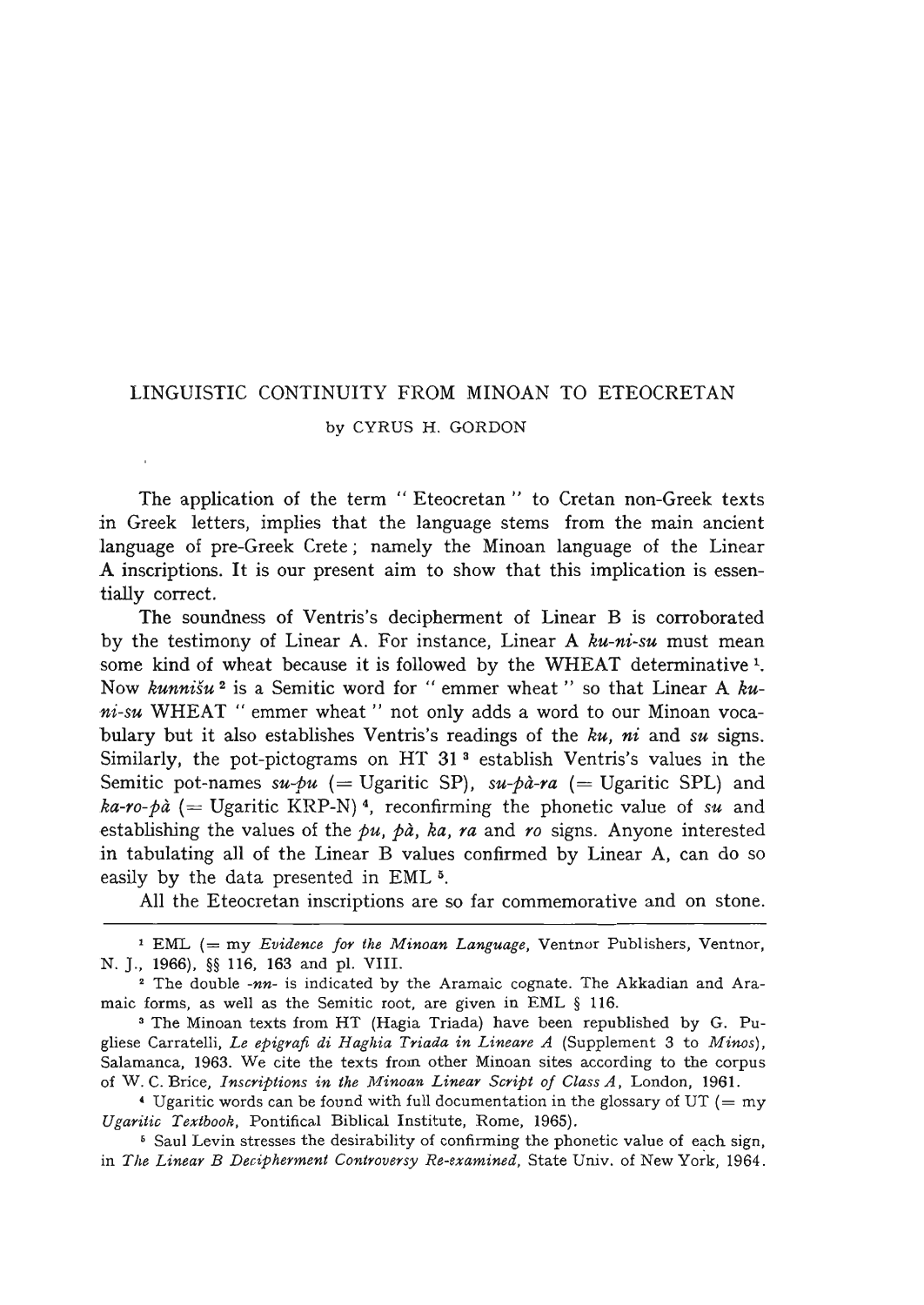They should therefore be compared not so much with the lists on the HT tablets, but rather with the eighteen Minoan stone cult objects inscribed with dedications. The two sets of stone inscriptions provide the best evidence for the continuity of dedicatory or commemorative formulae, from Minoan to Eteocretan 6. Moreover, if Minoan-Eteocretan belongs to a wellknown Mediterranean family of written languages, the formulae should be found in clearly translatable documents between Minoan and Eteocretan times (i.e., ca. 1700-300 B. C.).

There is no need for tenuous, circular or otherwise inconclusive arguments. We are not dealing with Easter Island or pre-Columbian Yucatan, but with the hub of western civilization in a relatively late literate age, well over a thousand years after the introduction of literacy from more than one direction.

A Minoan libation table from Palaikastro  $(I, 3)^7$  opens with  $re = l$ - "to, for" in West Semitic. In Phoenician dedications this appears as  $l$ -"to, for"<sup>8</sup>. In Eteocretan a dedication ends in  $\lambda \mu$ o = Hebrew *l'imm*<sub>0</sub> " for his mother " in a bilingual from Dreros where the final phrase contains the dative  $\mu\alpha\tau\beta\mu =$  $\mu$ ntol "for mother". Here we have Minoan-Eteocretan-Phoenician agreement plus the unequivocal control from the Greek version in a bilingual<sup>9</sup>.

The verb " to give " in votive formulae appears in Minoan; e.g., ya-ta-no-?  $u$  ya-[ ] (I, 14) " he has given it (?) and he has [set it up as a votive offering] ". Phoenician dedications employ YTN = *yatan* "he has given"; indeed the Phoenician YTN W YTN' <sup>10</sup> " he has given and set up as a votive offering" suggests that the second verb in the Minoan text should be restored to correspond with YTN': a very common Phoenician verb occurring on a libation table from Knossos: *ta-nu-a-ti* 11 (I, 8) "I have set up as a votive offering". The conjunction *u* (as distinct from *wa)* is found regularly in Akkadian, Eteocretan and Punic: and sometimes in Ugaritic, Hebrew and Aramaic 12.

The word for "engraved stone" (specifically one on which a text is engraved) is PTH in Phoenician, which may be followed by  $Z$  "this"; PTH  $Z$ 

e The continuity of the Minoan tradition is reflected in the Psychro text (EML, plate VII), where the scribe rewrites the opening word ( $\epsilon \pi t \theta t$ ) in a late form of the Minoan syllabary *(i-pi-ti).* Thus the knowledge of the Aegean syllabary survived from the Bronze Age into Hellenistic times on Crete as well as on Cyprus.

<sup>7</sup> As stated above, we follow Brice's numbering.

<sup>8</sup> We number the Phoenician and Punic texts according to H. Donner and W. R611ig, *Kanaanaische und Aramiiische Inschriften* I-Ill, Harrassowitz, Wiesbaden, 1962- 1964. For Phoenician inscriptions beginning with 1- see texts 17, 36, 42, 63, 66, 71, 72, 73, etc.

<sup>•</sup> For  $\lambda = l$ - "to, for " in another Semitic text in Greek letters, see the Neo-Punic inscription from El-Hofra (Donner-R611ig, no. 175).

<sup>10</sup> Donner-R611ig, nos. 32: 2; 39: 2; 41: 1-2.

<sup>&</sup>lt;sup>11</sup> For the verbal form, see EML § 157.

<sup>&</sup>lt;sup>12</sup> See EML § 162, UT § 19.3.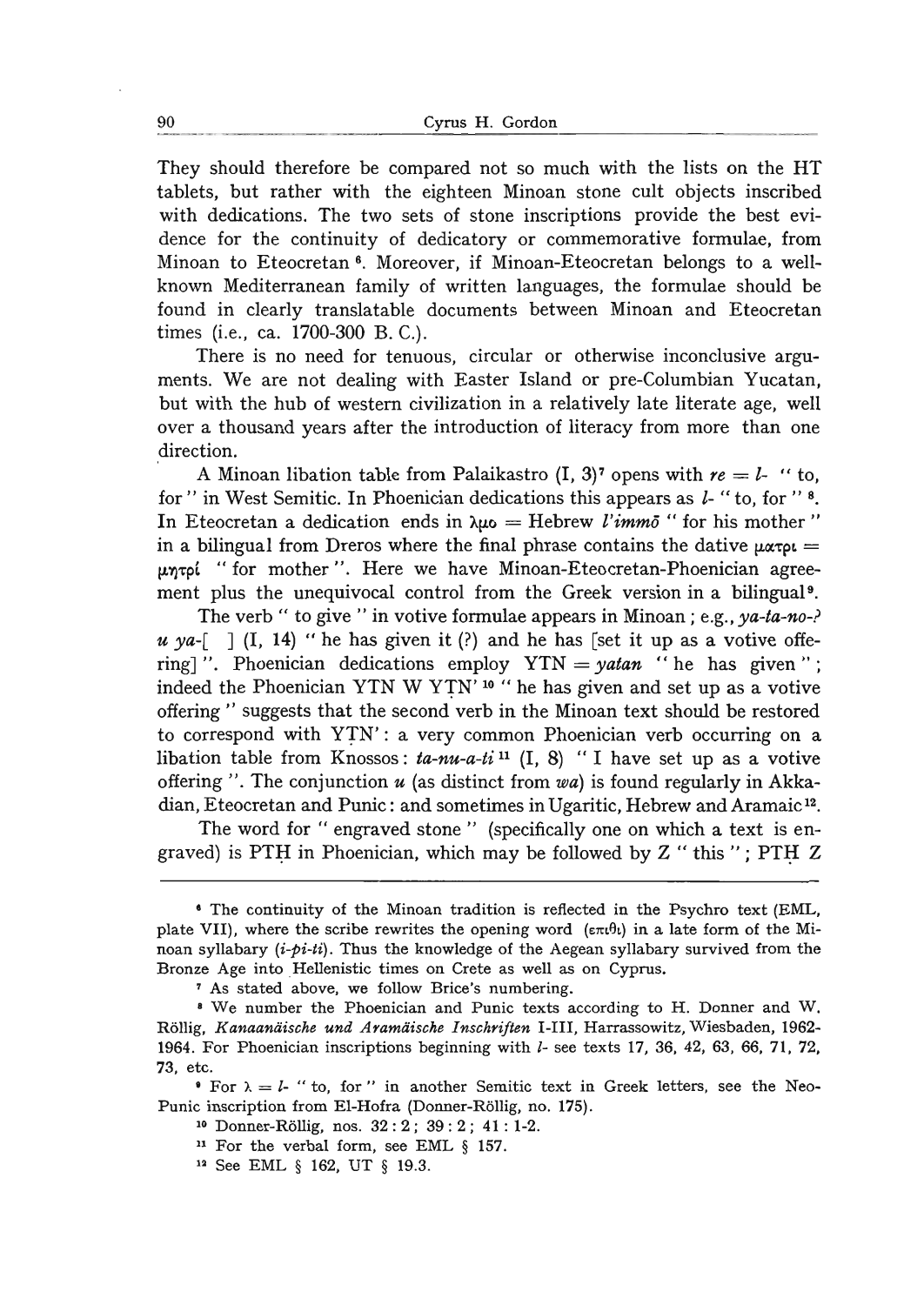"this engraved stone" refers to the inscribed stone itself. The Minoan form is *pi-te za* on a libation table from Palaikastro  $(I, 4) =$  Phoenician PTH Z<sup>13</sup> "this engraved stone". In late (Eteocretan) times the article was prefixed, so that instead of what appears in Phoenician as  $\text{PTH} Z$ , we find the formation H-PTH  $Z^{14}$ . The Eteocretan stone from Psychro opens  $\epsilon \pi i \theta i$ ,  $\zeta$   $\eta \theta \alpha \nu \theta \eta$  = Phoenician H-PTH Z YTNTY "I have given this engraved stone " $15$ , in which every lexical and grammatical element occurs in the Phoenician counterparts of this formula, and every element except the definite article occurs on our Minoan engraved stones. We shall comment on each of these elements:

The definite article, which is an innovation 16, has not yet appeared in Semitic texts of the Bronze Age (which closes ca. 1200 B.C.). Accordingly its absence in Minoan and its presence in Eteocretan shows that Semitic speech in Crete and Northwest Semitic dialects in Asia developed more or less in tandem. The article is entirely lacking in Ugaritic (ca. 1400-1200 RC.); in Phoenician it is rare in the earlier texts but occurs more frequently with the passing of time, especially in late Punic. It is interesting to note that the Phoenician letter H comes into Greek as E (both in shape and in alphabetic position). Since the definite article is vocalized *ha* in Hebrew, but *e* in Eteocretan and Punic <sup>17</sup>, the phonetic shift  $ha - > e$ - must have taken place in the Mediterranean dialects of Northwest Semitic.

The weakening or loss of laryngeals (which, however, may color an adjacent vowel), occurs in Minoan and is inherited by Eteocretan. This phenomenon is attested in Akkadian from an early date (third millennium B. C.) and in some later Northwest Semitic dialects such as Punic and Mandaic 18.

<sup>13</sup> With the possessive pronoun: PTH-Y Z " this engraved stone of mine " (Donner-Rollig, no. 10: 5) .

<sup>14</sup> As an example of this common construction note H- $\check{S}$ <sup>c</sup>R Z " this gate " (Donner-Rollig, no. 18: 3).

15 Phoenician usage also makes it possible to take the Z as the relative pronoun; e.g., 'RN . Z pcL. [']TBcL (Donner-Rollig, no. 1: 1) " The sarcophagus which Ittobaal made";  $BT. Z BNY. YHMLK (no. 4: 1)$  "The edifice that Yehomilk built". In these examples the word-divider indicates that the Z is the relative pronoun prefixed to the verb (rather than the demonstrative pronoun suffixed to the noun). It is true that in the Psychro text, the  $\zeta$  goes with  $\eta\theta\alpha\nu\theta\eta$  ( $\zeta\eta\theta\alpha\nu\theta\eta$ ) on the second line, whereas  $\epsilon\pi\iota\theta\iota$  is on the first line. However, there is no room for the  $\zeta$  after  $\epsilon \pi \iota \theta \iota$  on the first line. Since both constructions occur in Phoenician, it does not make much difference for present purposes whether we take the Psychro phrase to mean" I have given this engraved stone" or " the engraved stone which I have given". Anyway,  $Z$  " this" and  $Z$  " which" are of the same Semitic derivation.

18 The early texts, such as Akkadian and Ugaritic, have no definite article. In various later texts, the article assumes diverse forms (precisely because it is an innovation) ; in Hebrew it is *ha-,* in Aramaic it is suffixed -a, in Arabic *al-.* A comparable situation prevails in Indo-European.

17 EML § 46.

18 Rudolf Macuch, *Handbook of Classical and Modern Mandaic,* WaIter de Gruyter & Co., Berlin, 1965, pp. 79-96.